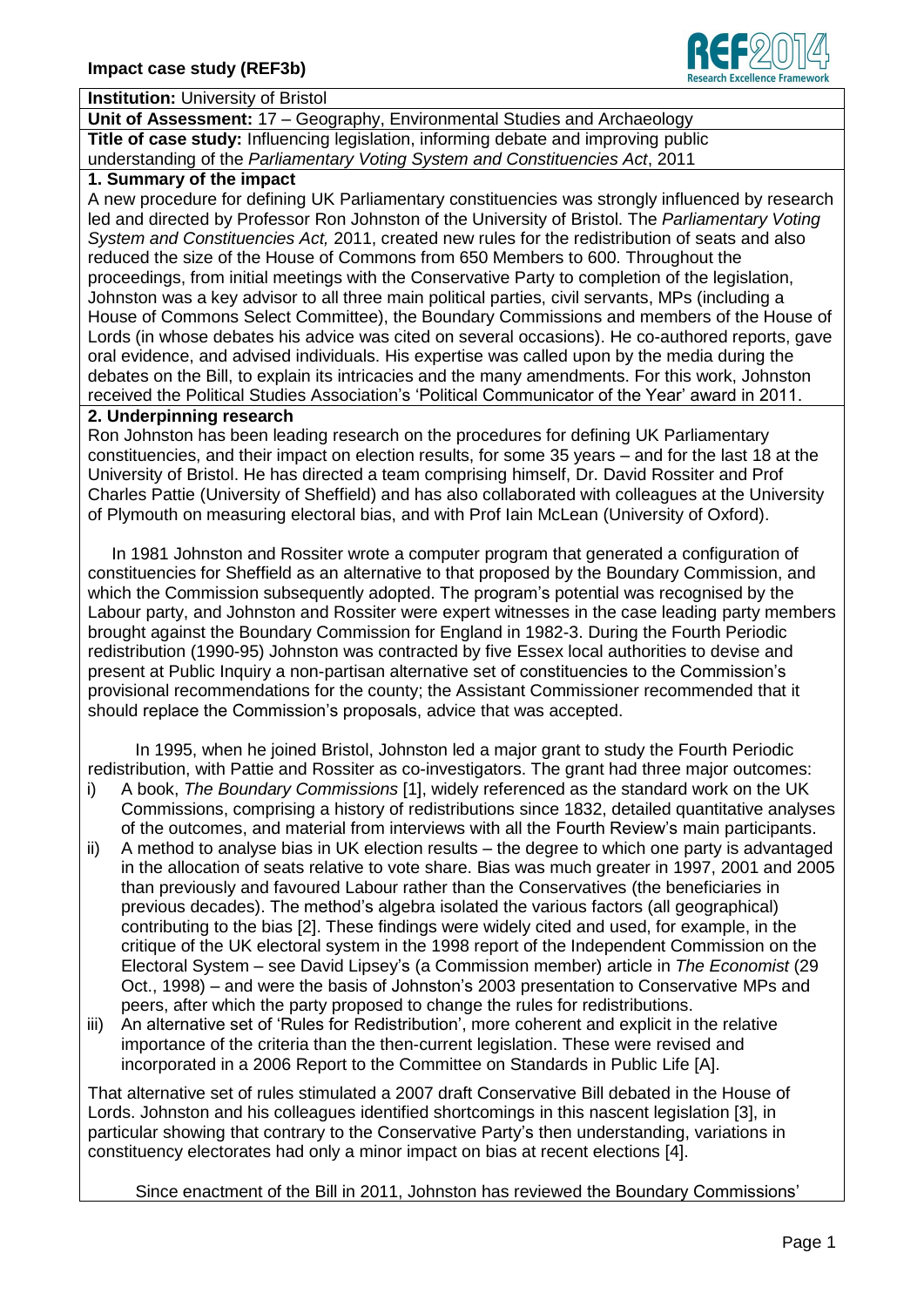# **Impact case study (REF3b)**



implementation of the new 'Rules for Redistribution'. A detailed evaluation of their proposals [6] was widely publicised by *Parliamentary Affairs* and the University of Nottingham School of Politics and International Affairs blog, and was heavily cited by Lord Lipsey and Baroness Taylor in a House of Lords debate (12 July 2012). An evaluation was also published with Iain Mclean on the likely impact of proposals for individual electoral registration; Johnston addressed a meeting on this latter issue in the House of Commons (18 January 2012). Further papers evaluating the new public consultation procedure have been accepted for publication.

 These evaluations showed that: (i) academic commentators and the Commissions had rightly argued that this first redistribution under the new rules would be far more disruptive of the constituency map than both previous reviews and MPs had anticipated; (ii) the disruption was especially great in urban England; (iii) the political parties dominated the new public consultation procedure as much as under its predecessor; (iv) if the changes had been introduced before the 2010 election the Conservatives might have had a majority of 79 over Labour (in a smaller House) rather than 48; and (v), if implemented before 2015, individual electoral registration will be very disruptive on the next review.

### **3. References to the research**

- 1. D J Rossiter, R J Johnston and C J Pattie: *The Boundary Commissions: Redrawing the UK's Map of Parliamentary Constituencies*. Manchester: Manchester University Press, 1999, 429pp. (ISBN 0-7190-5083-9) (70 citations\*)
- 2. R J Johnston, C J Pattie, D Dorling and D J Rossiter: *From Votes to Seats: the Operation of the UK Electoral System since 1945.* Manchester: Manchester University Press, 2001, 241pp. (ISBN 0-7190-5851-1) (90 citations)
- 3. R J Johnston, I McLean, C J Pattie and D J Rossiter, 'Can the Boundary Commissions help the Conservative party? Constituency size and electoral bias in the United Kingdom', *The Political Quarterly*, 80, 2009, 479-494. doi [10.1111/j.1467-923X.2009.02053.x](http://dx.doi.org/10.1111/j.1467-923X.2009.02053.x) (10 citations)
- 4. G Borisyuk, C Rallings, M. Thrasher and R J Johnston 'Parliamentary constituency boundary reviews and electoral bias: how important are variations in constituency size?', *Parliamentary Affairs*, 63, 2010, 4-21. doi [10.1093/pa/gsp016](http://dx.doi.org/10.1093/pa/gsp016) (11 citations)
- 5. M Balinski, R J Johnston, I McLean and H P Young: *Drawing a New Constituency Map for the United Kingdom: the Parliamentary Voting System and Constituencies Bill*, 2010, London: The British Academy, 2010, 104pp. (ISBN978-0-85672-591-3) (9 citations)
- 6. D J Rossiter, R J Johnston and C J Pattie 'Representing people and representing places: community, continuity and the current redistribution of Parliamentary constituencies in the UK' *Parliamentary Affairs* (doi [10.1093/pa/gss037\)](http://dx.doi.org/10.1093/pa/gss037) (2 citations)

\*Citation numbers as of 15 August 2013 on Google Scholar.

## **Research Grants**:

- **Johnston** and Pattie (1995-1998) *The Parliamentary Boundary Commissions*, The Leverhulme Trust, £50,280.
- Pattie (Listed as PI) and **Johnston** (2011-2014) *A new electoral map for the UK*, The British Academy, £7,460 (grant SG111341).

### **4. Details of the impact**

In October 2009, Eric Pickles, then Conservative Party Chairman, informed a small group of experts (including Johnston) that should it win power in 2010 the party intended to legislate to reduce the number of MPs and both speed up and increase the frequency of Boundary Commission reviews. The experts provided detailed advice about the proposed Rules for Redistribution and their implementation, plus public consultation procedures. Johnston's role in the next two years leading to enactment of the 2011 *Parliamentary Voting System and Constituencies*  Act, 2011, involved advice to all three British political parties based on detailed studies of the entire process during the three previous redistributions; he led in providing evidence in Parliament, including interpreting amendments, as well as communicating with politicians and party officials, the media and other organisations. His research findings were disseminated through books, peerreviewed journal articles, commissioned reports, conferences, private consultations, invited advice to the Conservative Party and the coalition government, oral evidence to the House of Commons Political and Constitutional Reform Committee and presentations to The Constitution Unit and the HS Chapman Society; his evidence was heavily cited in Parliamentary debates.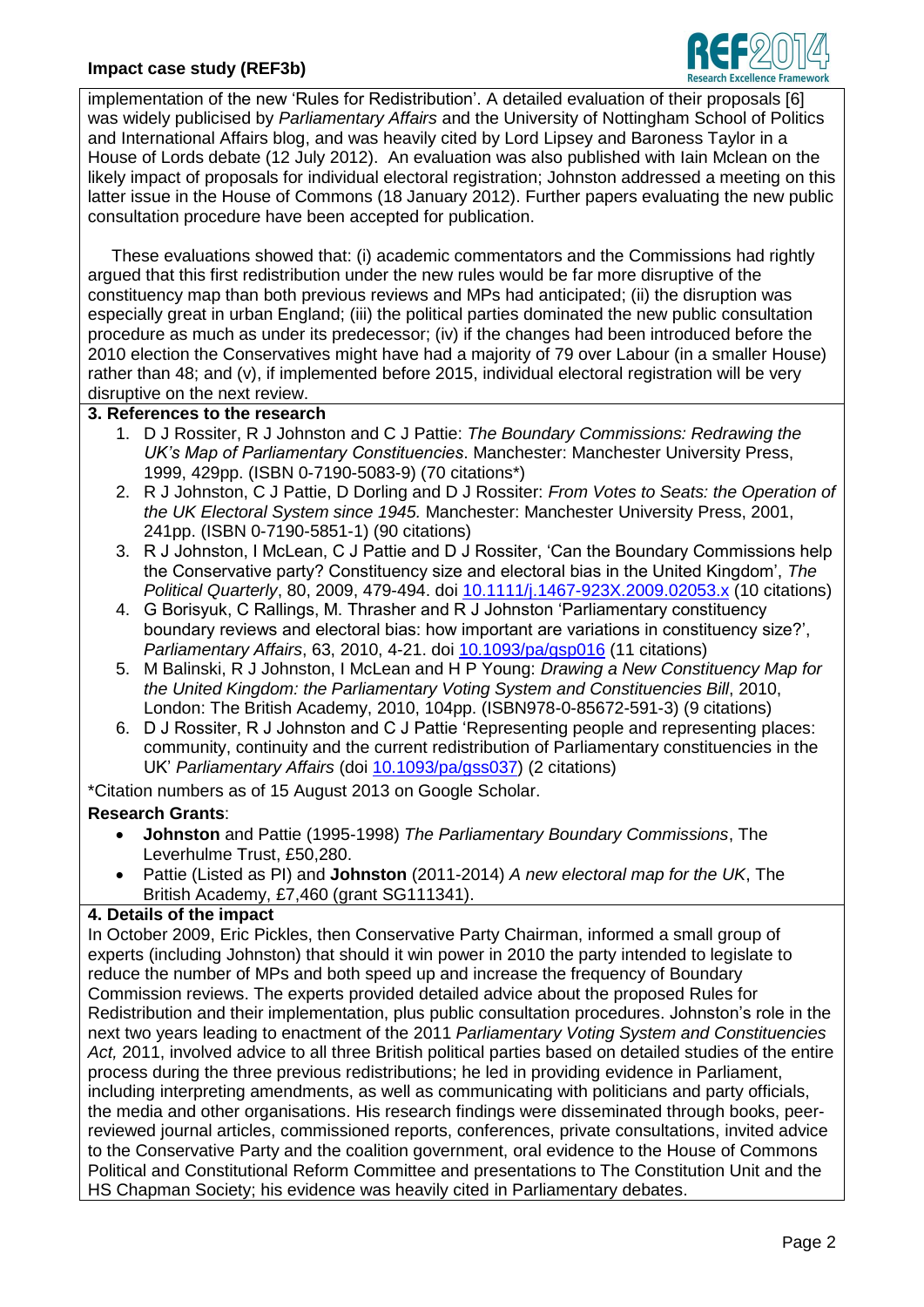

 In 2010, when it was clear that the Conservatives would proceed with the proposed legislation, Johnston was invited to co-author a monograph for the British Academy Policy Centre setting the proposals in context and critiquing the Bill when it was published; for this he chaired a British Academy Forum attended by a wide range of interested parties including the civil servants overseeing drafting of the legislation. The Bill was published in July 2010 and the monograph [5], for which he was the main author, in September; it was widely cited in the House of Commons and, especially, Lords debates, as was the evidence presented in Johnston's two appearances before the House of Commons Select Committee on Political and Constitutional Reform. Johnston also wrote an article on British redistributions on the ACE Electoral Knowledge Network website [B], which is aimed at election administrators and system designers.

Johnston's research and advice over the period 2009-2013 has had three types of impact:

**I. It was influential in the crafting of the legislation.**

 A Conservative party advisor said that "...those of us within the Conservative Party who were involved in this process, regarded [Johnston] as one of the key touchstones for advice and views in relation to achieving our objectives" [C]. As an example of his influence, Johnston advocated that the party look to the comparable Australian and New Zealand systems: "This had a marked influence on what we did, both in terms of me pursuing discussions with the Australian High Commission and New Zealand High Commission, and in the preparation of material so that I entered these discussions with authoritative analyses to support me" [C].

 Though the legislation was prepared by Parliamentary draftsmen, the adviser crafted the outline and detail of what the Party wanted to achieve and "...material [Johnston] authored or co-authored and [his] oral contributions were useful in the preparation of the legislation itself," [C].

# **II. It shaped and informed political debate.**

 Johnston's research, particularly the British Academy publication [5], helped inform MPs and peers. One peer stated that this research enabled him to grasp what was going on and led him to put down several amendments that were effectively accepted by government: "This is a rare case of meticulous factual research strongly affecting a crucial national decision: I should also add that the willingness of Ron and his colleagues to make themselves available to advise added greatly to the effect of their work on this debate" [D].

 Johnston gave oral evidence to the House of Commons Political and Constitutional Reform Committee in July 2010 [E] and February 2011 [F]. During the five months it was before Parliament, he was frequently consulted about aspects of the Bill and the wording of potential amendments proposed by both Conservative party advisers involved with the Bill's progress and peers from both of the other main parties; his advice was non-partisan regarding the changed rules' likely impact. His published work was referred to and given as evidence in debates in both the House of Lords [G-H] and the House of Commons [I].

### **III. It improved public understanding of the changes being debated.**

 Johnston gave a number of media interviews regarding the Bill, helping to improve public understanding of the changes being debated in Parliament, and provided clarity in several political blogs, including those of The London School of Economics and Political Science and the University of Nottingham School of Politics and International Affairs. His interviews included BBC Radio 4's *PM, The World This Weekend* and *The Westminster Hour* program, and BBC *Points West*.

The Secretary of the Boundary Commission for England stated that Johnston's work "filled the void of experts" and "turned speculation to fact" in what was a complex process;[J] he 'helped the process along by providing an impartial point of view" that helped to stress the impartiality of the Commission's work. [J].

In November 2011, Johnston received the Political Studies Association's 'Politics/Political Studies Communicator' Award. The jury of distinguished academics and journalists stated that his work with on boundary changes had made "a considerable contribution not only to political studies, but has also helped shape the future of British Politics". They stated further